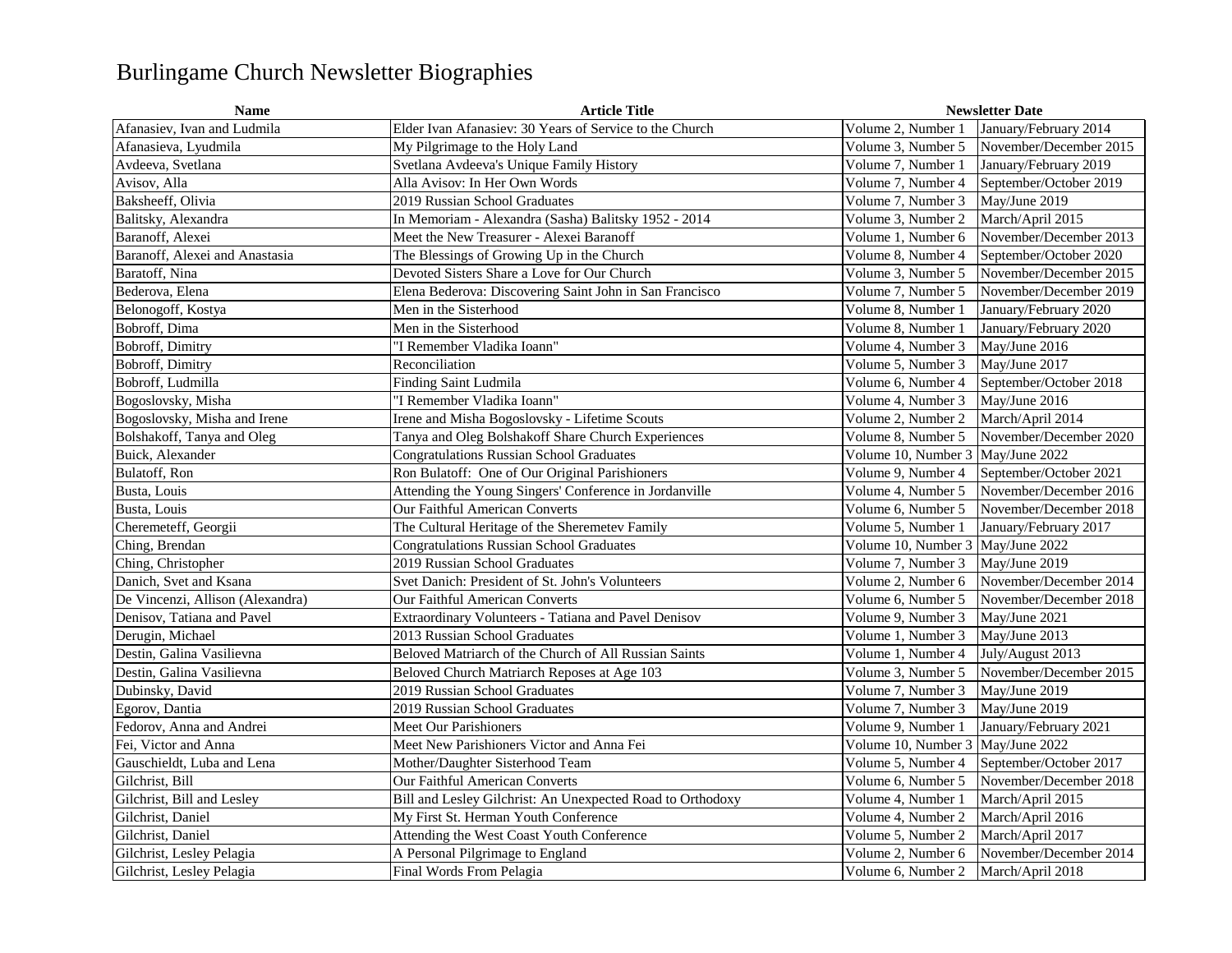## Burlingame Church Newsletter Biographies

| <b>Name</b>                           | <b>Article Title</b>                                                  |                                     | <b>Newsletter Date</b> |  |
|---------------------------------------|-----------------------------------------------------------------------|-------------------------------------|------------------------|--|
| Grabowski, Molly                      | Keeping the Faith with the Grabowski Family                           | Volume 8, Number 2                  | March/April 2020       |  |
| Hanlon, Irene                         | Lenten retreat at Holy Virgin Cathedral                               | Volume 5, Number 2                  | March/April 2017       |  |
| Herzen, Margarita                     | Russian School Teacher Wins Borscht Cook-Off                          | Volume 7, Number 5                  | November/December 2019 |  |
| Hidchenko, Katherine                  | 2014 Russian School Graduates                                         | Volume 1, Number 3                  | May/June 2014          |  |
| Howell, Mark                          | Our Faithful American Converts                                        | Volume 6, Number 5                  | November/December 2018 |  |
| Howell, Mark and Nina                 | Nina Korniush Howell: A Lifetime in Our Church                        | Volume 7, Number 3                  | May/June 2019          |  |
| Hvorostovsky, Dmitri                  | Dmitri Hvorostovsky - A Personal Remembrance                          | Volume 6, Number 2                  | March/April 2018       |  |
| Irklienko, Alexey and Irina           | The Irklienkos: Coming to America                                     | Volume 7, Number 2                  | March/April 2019       |  |
| Isayeva, Galina                       | Two Students to Graduate from Russian School                          | Volume 3, Number 3                  | May/June 2015          |  |
| Isayeva, Galina                       | Two Russian School Graduates Honored at the White Ball                | Volume 3, Number 4                  | September/October 2015 |  |
| Jakimowicz, Father Dimitri            | Farewell Father Dimitri                                               | Volume 5, Number 5                  | November/December 2017 |  |
| Jakimowicz, Father Dimitri            | <b>Father Dimitri's New Parish</b>                                    | Volume 6, Number 4                  | September/October 2018 |  |
| Klestoff, Alex and Peter              | Alex and Peter Klestoff - readers, Choir Singers, and Identical Twins | Volume 2, Number 4                  | July/August 2014       |  |
| Klestoff, Alik                        | "I Remember Vladika Ioann"                                            | Volume 4, Number 3                  | May/June 2016          |  |
| Klestoff, Lucas                       | <b>Congratulations Russian School Graduates</b>                       | Volume 10, Number 3 May/June 2022   |                        |  |
| Klestoff, Mara                        | Finding Long-Lost Relatives in Siberia                                | Volume 2, Number 5                  | September/October 2014 |  |
| Kondrasheff, Vova                     | Men in the Sisterhood                                                 | Volume 8, Number 1                  | January/February 2020  |  |
| Koretsky, Nikolai                     | Nikolai Koretsky: President of the Russian Museum of Culture          | Volume 4, Number 1                  | January/February 2016  |  |
| Kotar, Father Serge                   | Why I Marched in the Walk For Life                                    | Volume 7, Number 2                  | March/April 2019       |  |
| Krassovsky, Archimandrite Roman       | The Burlingame Years of Archimandrite Roman Krassovsky                | Volume 1, Number 6                  | November/December 2013 |  |
| Krassovsky, Larissa                   | "I Remember Vladika Ioann"                                            | Volume 4. Number 3                  | May/June 2016          |  |
| Krassovsky, Larissa                   | Larissa Krassovsky Receives Community Leader Award                    | Volume 4, Number 4                  | September/October 2016 |  |
| Krassovsky, Larissa                   | Reconciliation                                                        | Volume 5, Number 3                  | May/June 2017          |  |
| Kruljac. Violet                       | In Memoriam - Violet Kruljac                                          | Volume 2, Number 4                  | July/August 2014       |  |
| Loboda, Timofey                       | <b>Congratulations Russian School Graduates</b>                       | Volume 8, Number 3                  | May/June 2020          |  |
| Loukianoff, Serge and Merry Ann       | Meet Serge and Merry Ann Loukianoff                                   | Volume 10, Number 1                 | January/February 2022  |  |
| Markevich (Petya)                     | Whatever Happened to ?                                                | Volume 2, Number 1                  | January/February 2014  |  |
| Markevich, Anna                       | Remembrance                                                           | Volume 4. Number 5                  | November/December 2016 |  |
| Medovshikova, Nina Petrovna           | Nina Petrovna Medovshikova: Long-Time Church Parishioner              | Volume 6, Number 1                  | January/February 2018  |  |
| Medvedko, Evgeny and Olga             | Helping the Russian Orthodox Church Near and Far                      | Volume 4, Number 5                  | November/December 2016 |  |
| Miroshnichenko, Alexander Nikolaevich | Russian School Director Begins His 25th Year                          | Volume 3, Number 4                  | September/October 2015 |  |
| Miroshnichenko, Alexander Nikolaevich | Our Russian School Director Reposes                                   | Volume 9, Number 5                  | November/December 2021 |  |
| Misersky, Nikolai Vasilevich          | Life Resolves Around Church for the Misersky Family                   | Volume 2, Number 3                  | May/June 2014          |  |
| Misersky, Nikolai Vasilevich          | In Memoriam - Nikolai Vasilievich Misersky - 1927-2018                | Volume 6, Number 5                  | November/December 2018 |  |
| Motoviloff, Nicholas                  | <b>Congratulations Russian School Graduates</b>                       | Volume 10, Number 3   May/June 2022 |                        |  |
| Motoviloff, Vladimir                  | 2019 Russian School Graduates                                         | Volume 7, Number 3                  | May/June 2019          |  |
| Novikoff, Nikolai and Vera            | Transformation of an Atheist to a Believer                            | Volume 3, Number 4                  | September/October 2015 |  |
| Ossipoff, Shura                       | Men in the Sisterhood                                                 | Volume 8, Number 1                  | January/February 2020  |  |
| Ossipoff, Shura                       | "I Remember Vladika Ioann"                                            | Volume 4, Number 3                  | May/June 2016          |  |
| Ossipoff, Shura and Lula              | <b>Treasurer Shura Ossipoff Resigns his Post</b>                      | Volume 1. Number 4                  | July/August 2013       |  |
| Parr, Boris                           | Men in the Sisterhood                                                 | Volume 8, Number 1                  | January/February 2020  |  |
| Parr, Boris and Olga                  | Olga and Boris Parr: Extraordinary Volunteers                         | Volume 3, Number 1                  | January/February 2015  |  |